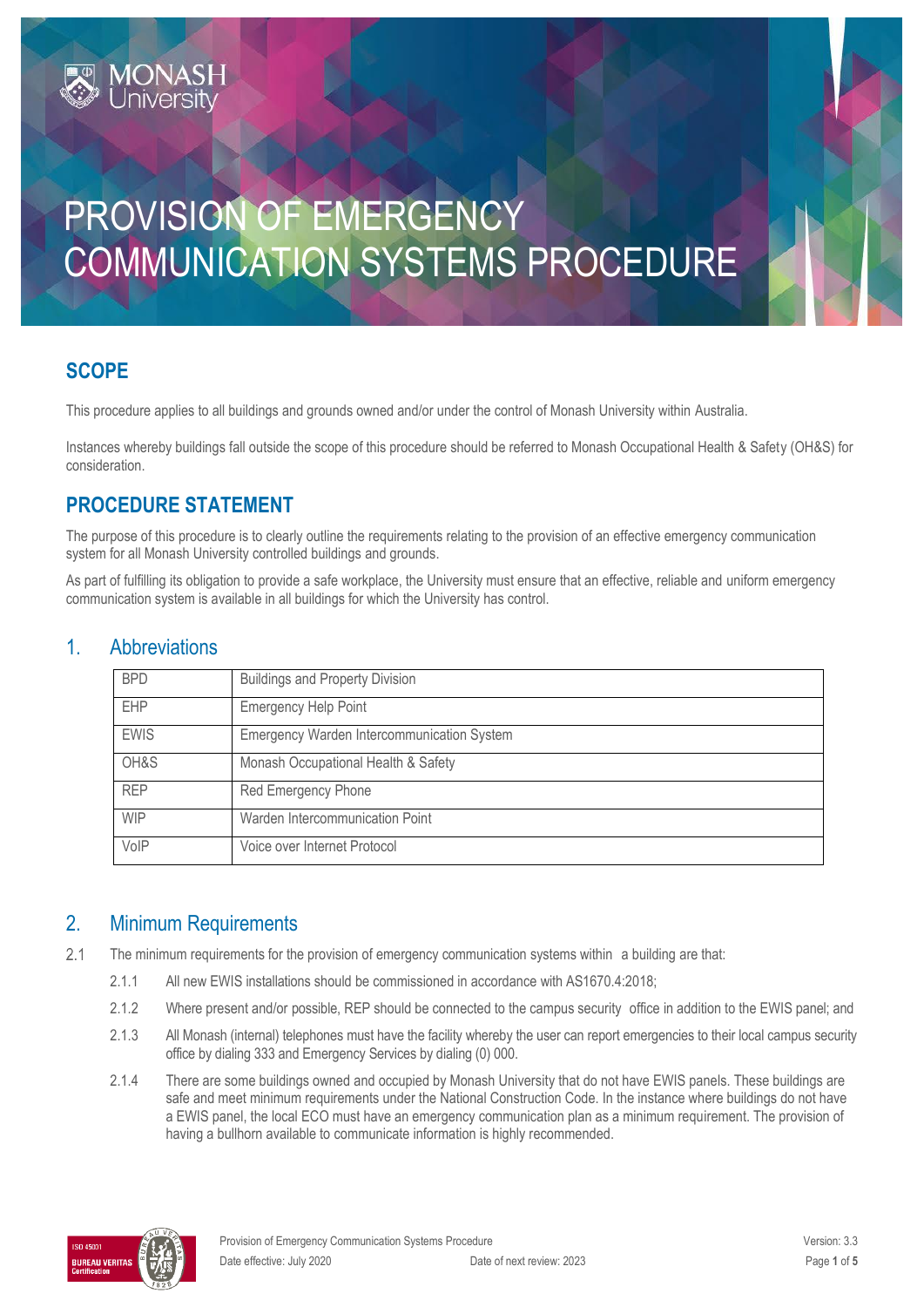## 3. Additional Modes of Communication

In addition to the minimum requirements stated in section 2, individual organisational units may elect to install additional modes of communication by lodging a Scout request after discussing the matter with the appropriate OHS committee. Buildings and Property Division (BPD) will in turn liaise with OH&S when considering the request.

Additional modes of communication may be provided by eSolutions.

## 4. Prioritising Installation

When implementing these procedures, it is recommended that the priority be given to:

- **High risk areas**: which include laboratories, workshops and studios where radioactive substances and radiation apparatus, hazardous chemicals or hazardous activities are in use followed by;
- **Low risk areas**: which includes office based areas, lecture theatres, student service areas, passive activity areas, sporting or recreational areas.

### 5. Responsibility for Implementation

A comprehensive list of OHS responsibilities is provided in the document [OHS Roles, Committees and Responsibilities](https://publicpolicydms.monash.edu/Monash/documents/1935644)  [Procedure.](https://publicpolicydms.monash.edu/Monash/documents/1935644) Specific responsibilities relating to the provision of emergency communication are detailed below.

#### **Buildings and Property Division (BPD)**

The Buildings and Property Division is responsible for:

- The installation and maintenance of the EWIS;
- The provision of specialist advice on the positioning of WIP;

#### **eSolutions:** eSolutions is responsible for;

Maintaining the Monash University telephone service.

**Heads of Academic/Administrative Units:** Heads of academic/administrative units are responsible for ensuring:

- That BPD are notified of any areas not meeting the minimum requirements as set out in this document;
- That any additional communication requirements within their area of responsibility are discussed with the appropriate OHS committees and are tested once or twice per year (according to building type) in conjunction with the undertaking of evacuation drills; and
- That all staff and students are familiar with the University's Emergency procedures.

#### **Monash Occupational Health & Safety (OH&S):** OH&S is responsible for:

Providing specialist advice on the provision and positioning of emergency communication infrastructure.

## 6. Records

For OHS Records document retention please refer to:

[OHS Records Management Procedure](https://publicpolicydms.monash.edu/Monash/documents/1935642)

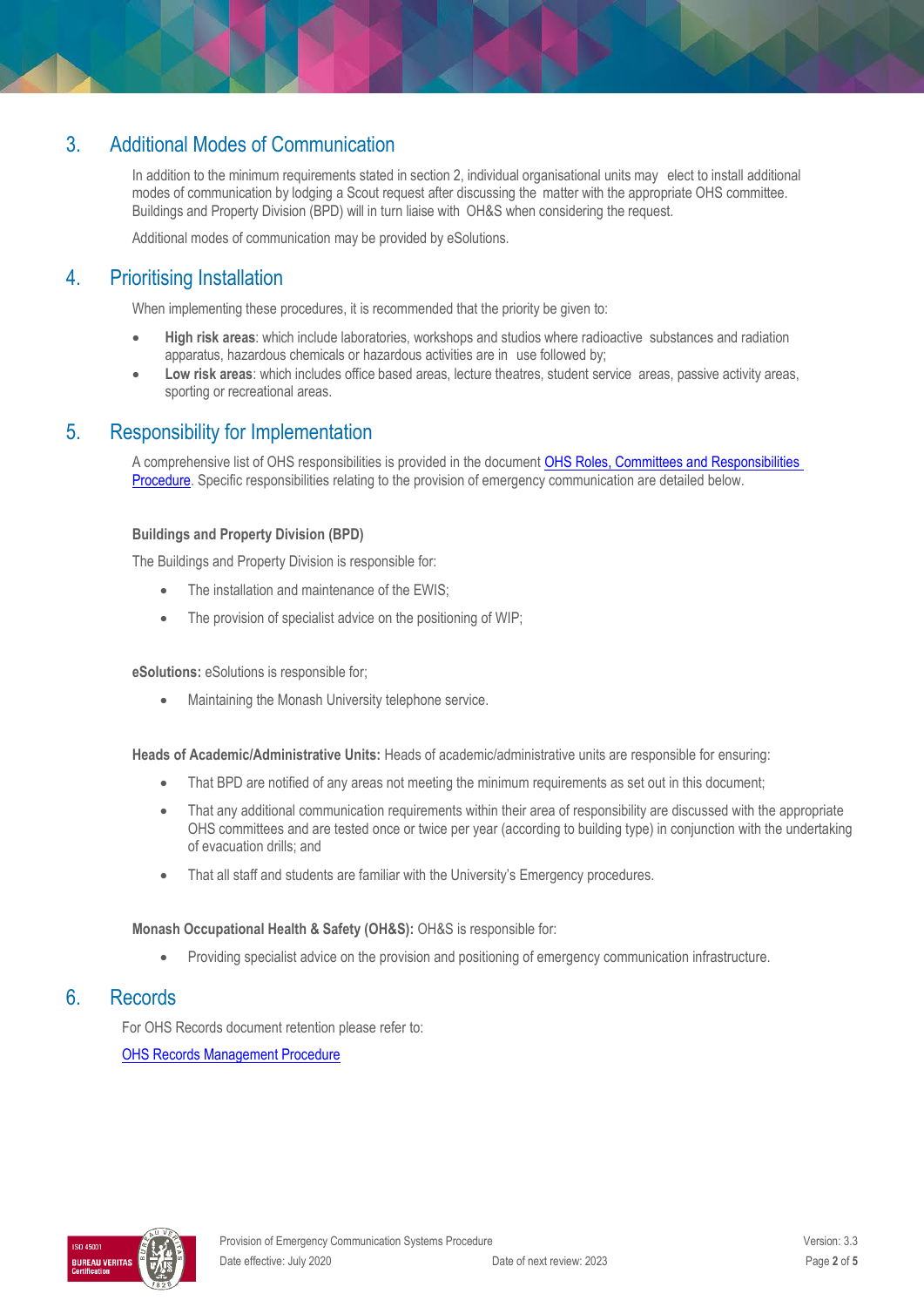## **DEFINITIONS**

A comprehensive list of definitions is provided in the **[Definitions Tool](https://www.monash.edu/__data/assets/pdf_file/0018/113742/ohs-document-definitions.pdf)**. Definitions specific to this procedure are as follows.

| <b>Key word</b>                                                                                      | <b>Definition</b>                                                                                                                                                                                                                                                                                                                                                                           |
|------------------------------------------------------------------------------------------------------|---------------------------------------------------------------------------------------------------------------------------------------------------------------------------------------------------------------------------------------------------------------------------------------------------------------------------------------------------------------------------------------------|
| <b>Building Type</b>                                                                                 | The University has determined that the number of evacuation exercises should be based on the level of<br>risk associated with the use and occupancy of its owned and/or controlled buildings.                                                                                                                                                                                               |
|                                                                                                      | Type A buildings are owned and/or controlled by the University with permanent staff/student<br>$\bullet$<br>spaces;                                                                                                                                                                                                                                                                         |
|                                                                                                      | Type B buildings include buildings owned and/or controlled by the University but which are used<br>$\bullet$<br>on an occasional or irregular basis (e.g. religious centre, lecture theatres). This approach is<br>consistent with Australian Standard AS 3745: 2010 Planning for emergencies in facilities.                                                                                |
|                                                                                                      | Based on the risk associated with both research and teaching intensive periods and the variation in staff<br>and student numbers coinciding with these periods, the University has determined that the following<br>regime for evacuations will operate:                                                                                                                                    |
|                                                                                                      | One (1) evacuation in both the first and second half of the year for type A buildings and;<br>$\bullet$                                                                                                                                                                                                                                                                                     |
|                                                                                                      | One (1) evacuation per year for type B buildings is required.<br>$\bullet$                                                                                                                                                                                                                                                                                                                  |
| Emergency                                                                                            | A sudden state of danger that requires immediate attention or an event or condition that threatens life,<br>property or products.                                                                                                                                                                                                                                                           |
| <b>Emergency Warning</b><br>Intercommunication<br>System (EWIS)                                      | The EWIS is used to warn building occupants of an emergency and then advise them to evacuate. It is<br>usually located on the ground floor near the Fire Indicator Panel. In an alarm it makes a very loud "beep"<br>(alert) sound which then changes to a "whoop whoop" (evacuate) sound. In most EWIS systems a<br>recorded evacuation message is used to instruct occupants to evacuate. |
|                                                                                                      | The EWIS system has two components: the public address system, which also generates the evacuation<br>signals; and the warden intercommunication point (WIP) phones.                                                                                                                                                                                                                        |
| <b>Emergency Help Points</b>                                                                         | Emergency help points are strategically positioned in well-lit areas within the university grounds and are<br>clearly visible to security via the University's CCTV cameras. When a person presses the red emergency<br>assistance button on the help point unit, a direct call is automatically made via speaker phone to the<br>University's security control room.                       |
| Monash (Internal) Phones                                                                             | Monash phones are the general purpose (VoIP) phones available throughout the University. Almost all<br>desk phones are considered Monash phones. These are provided and maintained by eSolutions for all<br>general communication purposes and in most instances can be used to dial 333 or (0)000 during an<br>emergency.                                                                  |
| Warden<br><b>Intercommunication Point</b><br>(WIP) also known as Red<br><b>Emergency Phone (REP)</b> | Strategically located and readily accessible red wall mounted handsets connected directly to the EWIS<br>panel and to Security.                                                                                                                                                                                                                                                             |

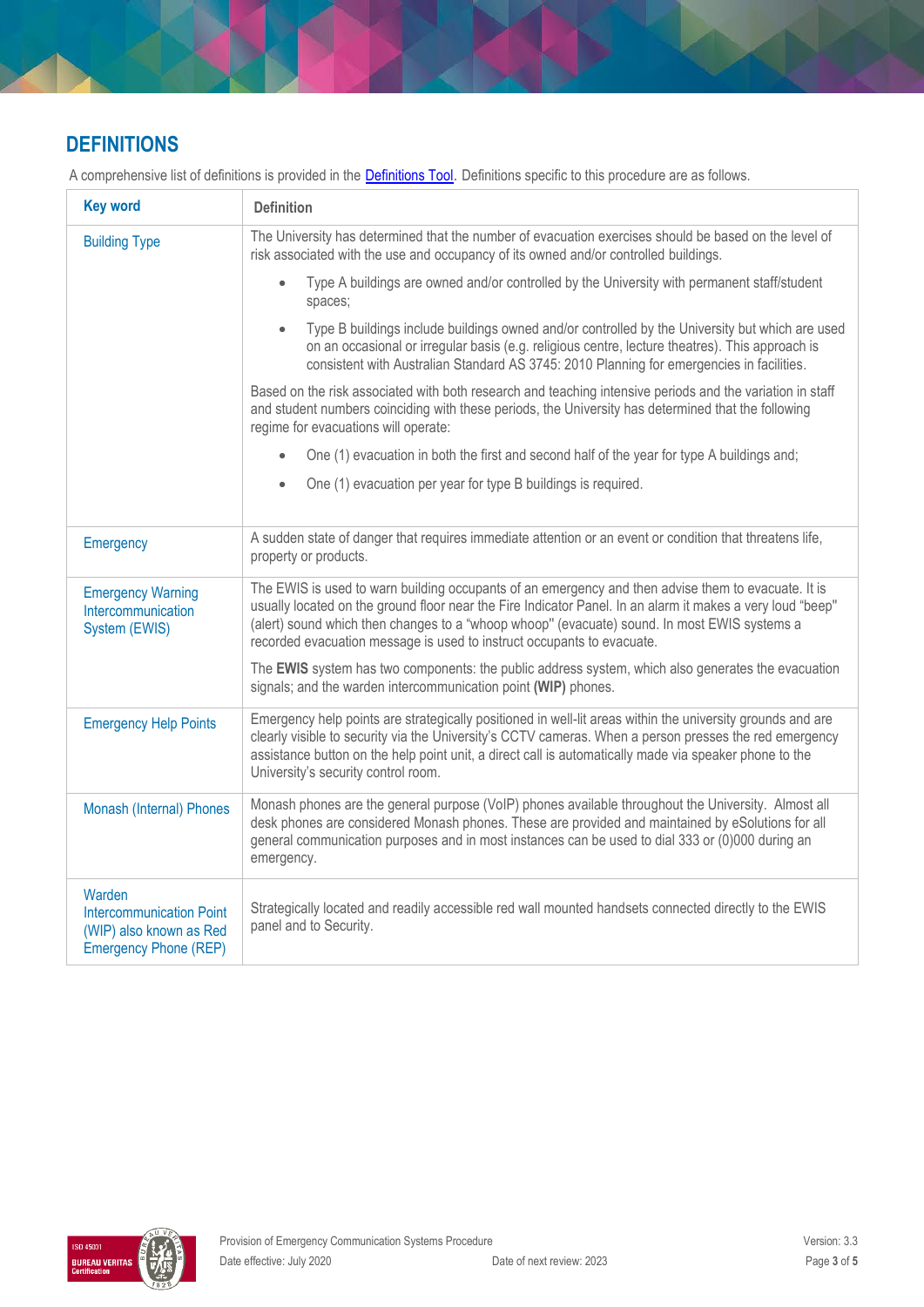## **GOVERNANCE**

| Parent policy                | <b>OHS&amp;W Policy</b>                                                                                                                                                                     |  |  |
|------------------------------|---------------------------------------------------------------------------------------------------------------------------------------------------------------------------------------------|--|--|
| <b>Supporting schedules</b>  | N/A                                                                                                                                                                                         |  |  |
| <b>Associated procedures</b> | <b>Australian and International Standards</b>                                                                                                                                               |  |  |
|                              | AS/NZS 1670.4: 2018 Fire Detection, Warning, Control and Intercom systems- System Design, Installation<br>and Commissioning- Emergency Warning and intercom systems                         |  |  |
|                              | AS/NZS 1670.5-2016 and AS/NZS 4428.4-2016 Fire detection, warning, control and intercom systems -<br>Control and indicating equipment - Emergency intercom control and indicating equipment |  |  |
|                              | AS 3745-2010: Planning for Emergencies in Facilities                                                                                                                                        |  |  |
|                              | ISO 45001:2018 Occupational Health and Safety Management Systems                                                                                                                            |  |  |
|                              | <b>Monash University OHS Documents</b>                                                                                                                                                      |  |  |
|                              | OHS Roles, Committees and Responsibilities Procedure                                                                                                                                        |  |  |
| Legislation mandating        | Occupational Health and Safety Act 2004 (Vic)                                                                                                                                               |  |  |
| compliance                   | <b>National Construction Code</b>                                                                                                                                                           |  |  |
| Category                     | Operational                                                                                                                                                                                 |  |  |
| Endorsement                  | Monash University OHS Committee                                                                                                                                                             |  |  |
|                              | 23 June 2020                                                                                                                                                                                |  |  |
| Approval                     | Office of the Chief Operating Officer & Senior Vice-President (a delegate of the President & Vice-<br>Chancellor)                                                                           |  |  |
|                              | 13 July 2020                                                                                                                                                                                |  |  |
| Procedure owner              | Manager, OH&S                                                                                                                                                                               |  |  |
| Date effective               | <b>July 2020</b>                                                                                                                                                                            |  |  |
| <b>Review date</b>           | 2023                                                                                                                                                                                        |  |  |
| <b>Version</b>               | 3.3                                                                                                                                                                                         |  |  |
| <b>Content enquiries</b>     | ohshelpline@monash.edu                                                                                                                                                                      |  |  |

## **DOCUMENT HISTORY**

| <b>Version</b> | <b>Date Approved</b> | <b>Changes made to document</b>                                              |
|----------------|----------------------|------------------------------------------------------------------------------|
| 3              | May 2017             | Updated reference to BPD                                                     |
|                |                      | Updated links throughout the document                                        |
|                |                      | Added Records section                                                        |
|                |                      | Updated legislation and industry standards                                   |
|                |                      | Removed the reference to CEP campus emergency phone                          |
|                |                      | Included the reference to EHP                                                |
|                |                      | Updated to version 3 from 2.1                                                |
| 3.1            | August 2017          | Updated logos in header                                                      |
| 3.2            | June 2020            | Updated certification logo                                                   |
|                |                      | Updated to reflect current AS/NZS standards                                  |
|                |                      | Change of name from Building Code of Australia to National Construction Code |